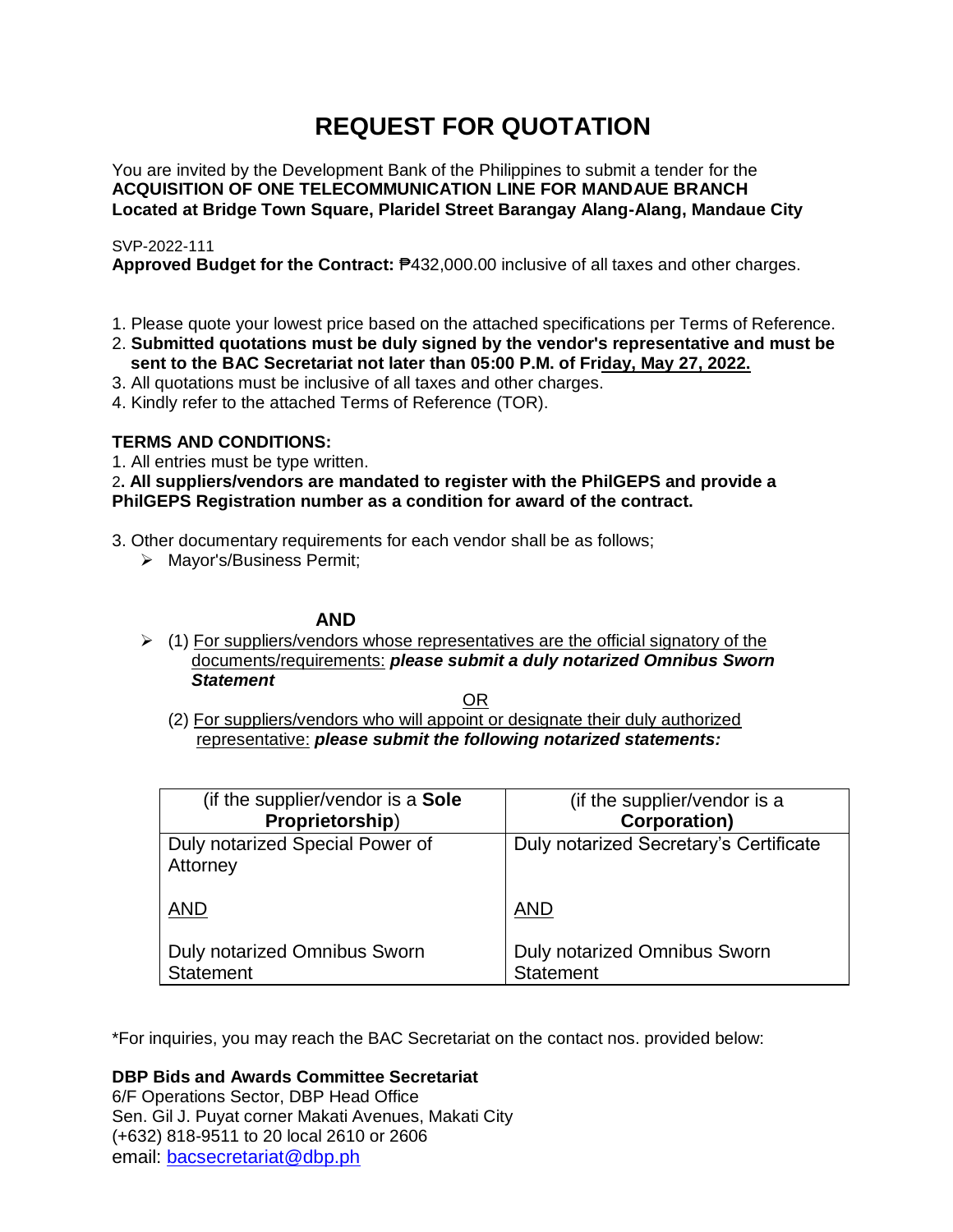#### **Annex A**

### ACQUISITION OF NEW, ADDITIONAL AND/OR REPLACEMENT TELECOMMUNICATION LINE/CONNECTIVITY SERVICE FOR THE DEVELOPMENT BANK OF THE PHILIPPINES (DBP)-**MANDAUE BRANCH**

#### APPROVED BUDGET FOR THE CONTRACT: Php 432,000

#### **TECHNICAL SPECIFICATIONS**

#### A. BACKGROUND

The telecommunication connectivity service (line) is for the connection of DBP online systems, services and facilities in any of the following DBP remote sites:

- A.1. Branch Office, including:
	- A.1.a. Lending Center
	- A.1.b. Cash Center
	- A.1.c. Branch-Lite Unit
- A.2. Automated Teller Machine (ATM)

## **B. OBJECTIVE**

To acquire stable, reliable and secure telecommunication connectivity/line service to link DBP remote sites to the Head Office from an authorized and qualified telecommunication service provider (Telco).

#### **C. COVERAGE OF THE CONTRACT**

The contract will be for a one (1) year period starting from date of acceptance of service with the option for automatic renewal.

#### D. MINIMUM SPECIFICATIONS

- D.1. Connectivity/Line Service Availability
	- > The minimum availability of service is 99.6%.
- D.2. Connectivity/Line Specifications
- D.2.a. Branch Office М
	- D.2.a.i. Wired MPLS/VPN, Radio Last Mile with minimum of 10 Mbps bandwidth
	- D.2.a.ii. Inclusive network equipment, such as router and or router/modem, must not be on End-of-Life/End-of-Support status within the contract period
	- D.2.a.iii. Router must support GRE/mGRE tunneling and IP Security (ex. dynamic VPN) and SNMP
	- D.2.a.iv. DBP shall have the full access of the router
	- D.2.a.v. Provide near real time and historical link monitoring

## D.2.b. ATM - Wired

- D.2.b.i. VPN connection at least 128 Kbps via MPLS
- D.2.b.ii. Inclusive network equipment, such as router and or router/modem, must not be on End-of-Life/End-of-Support status within the contract period
- D.2.b.iii. Support GRE tunneling and SNMP
- D.2.b.iv. Provide near real time and historical link monitoring

 $\overline{P}$  Page 1 of 4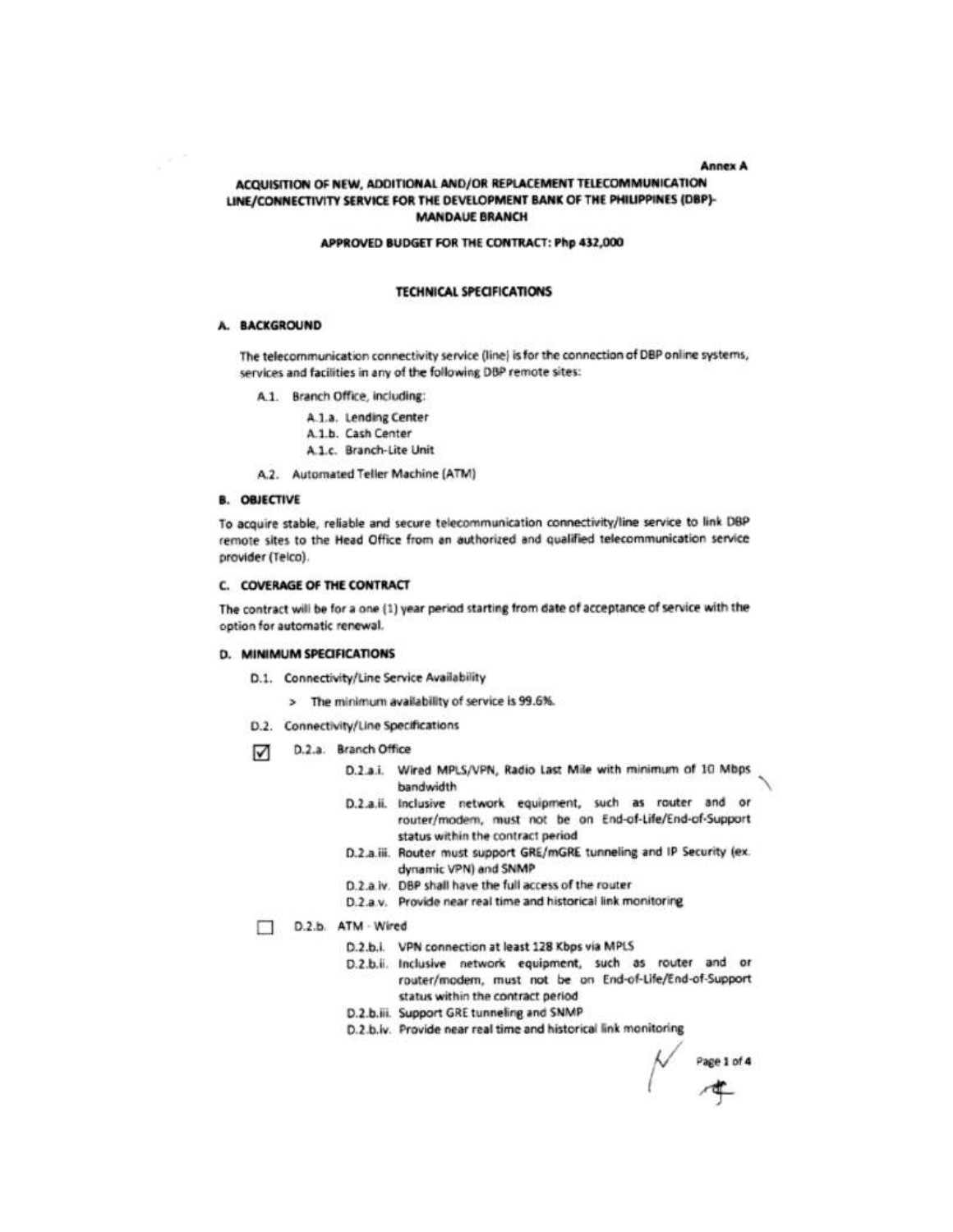ACCHISITION OF NEW, ADDITIONAL AND JOR REPORTED HE COMMUNICATION: LINE CONNECTIVITY IN RUICE FOR THE DEVELOPMENT BANK OF this PHISPPINES (087)

- D.2.c. ATM Wireless
	- D.2.c.i. Provide data transmission function by public GPRS/ GSM network or higher
	- D.2.a.vi. Inclusive network equipment, such as router and or router/modem, must not be on End-of-Life/End-of-Support status within the contract period
	- D.2.c.ii. Support GRE Tunneling and SNMP
	- D.2.c.iii. Provide GUI access for local and remote management
	- D.2.c.iv. Operate at -30"+75°C temperature
	- D.2.c.v. Has LED status indication
	- D.2.c.vi. Support RJ45 console port
	- D.2.c.vii. Include: 1 power cord, 2 antennas, 1 console cable, 1 set documentation
	- D.2.c.viii. Provide near real time and historical link monitoring.
	- D.2.c.ix. Meet the average latency requirement of not greater than 200ms measured using the Ping utility or any similar mobile applications
	- D.2.c.x. Meet signal requirement of not less than 2 bars measured using mobile or similar devices capable of said measurement
	- D.2.c.xi. DBP shall have full access to the Modem/Router
- D.3. Support Services and Incident Management
	- D.3.a. The Telco shall provide 24 x 7 onsite, telephone and email support. For every service unavailability/downtime reported, the response time shall be within thirty (30) minutes.
	- D.3.b. Upon the occurrence of service unavailability/downtime, the Telco shall:
		- D.3.b.i. Conduct problem isolation/resolution and link restoration activities
		- D.3.b.ii. Notification via electronic mail (E-mail) and telephone within one (1) hour of the occurrence
		- D.3.b.iii. Minimum of twice a day status report to DBP via E-Mail
		- D.3.b.iv. Estimated time of arrival (ETA) if onsite activities required
		- D.3.b.v. Estimated time of resolution (ETR)
		- D.3.b.vi. Root cause
		- D.3.b.vii. Comply with DBP policies on security and confidentiality during support services.
	- D.3.c. The Telco shall submit an incident report stating the reason/s for the outage and detailing the steps undertaken to resolve a particular problem upon DBP's request.
- D.4. Service Performance Review
	- > The Telco shall conduct a performance review session at least once every quarter of a year

## E. TELECOMMUNICATION CONNECTIVITY/UNE REQUIREMENT CLASSIFICATION

The primary objective of the following provisions is to have multiple Telcos per site, providing service redundancy, high availability and avoiding single point of failure.

- E.1. New Telecommunication Line Requirement
	- E.1.a. Covered Sites

Page 2 of 4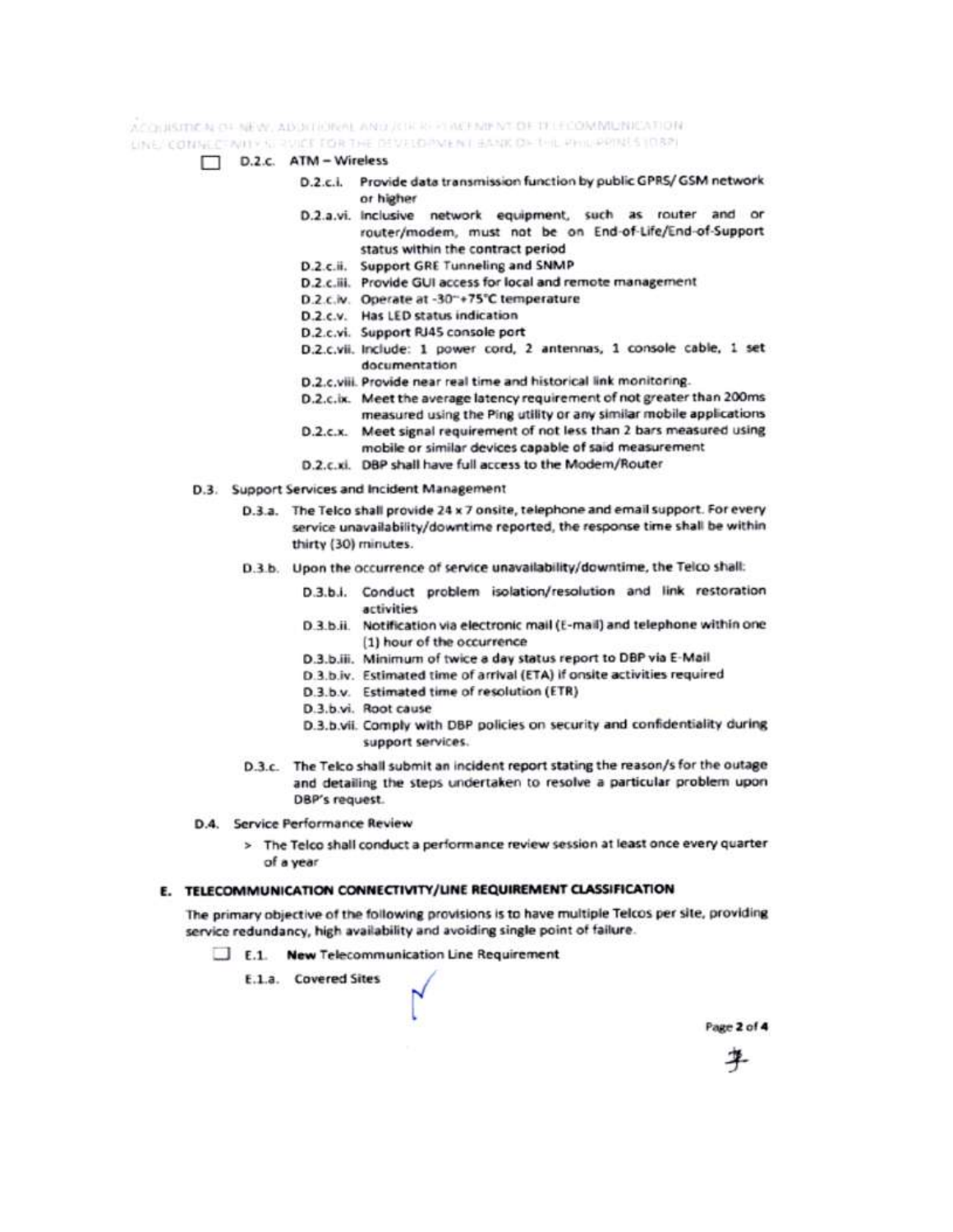ACQUIST CITIONALLY, APPRICIDE AND JOILEEPLACENT Nº OF TELECOMMUNICATION UNE CONSECTIVITY SUIVE I HOUSE OF DEVELOPMENT BANK OF THE PREPERTY LOAD.

> New remotes sites

#### E.1.b. Telco Selection Criteria

- > Telecommunication Line for Branch Office
	- E.1.b.i. Two (2) different Telcos (Telco A and Telco B) shall be selected
	- E.1.b.ii. Telco A is the lowest (winning) provider
	- E.1.b.iii. Telco B is the second lowest provider
- > Telecommunication Line for Additional ATM Facility of a Branch Office
	- E.1.b.iv. The Telco must be different from the one which has the majority or most of the telecommunication connectivity services provided for the ATM/s of that Branch Office
- E.2. Additional Telecommunication Line Requirement п
	- E.2.a. Covered Sites
		- > For existing sites with existing telecommunication line/s
	- E.2.b. Telco Exception
		- > The Telco/s of the existing line/s servicing the site shall not be invited and will not be allowed to participate
- E.3. Replacement Telecommunication Line Requirement М
	- E.3.a. Covered Sites
		- > For existing sites with existing telecommunication line/s
	- E.3.b. Telco Exception
		- E.3.b.i. For Teico Redundancy Replacement
			- > The Telco of the existing line/s servicing the site including the one to be replaced shall not be invited and will not be allowed to participate
		- E.3.b.ii. Replacement for the Purpose of Telecommunication Line Capacity (Bandwidth) Upgrade
			- > The Telco of the other existing line/s servicing the site {i.e., other than the one to be replaced) shall not be invited and will not be allowed to participate
		- E.3.b.iii. For Wireless to Wired Facility Replacement
			- > The Telco of the other existing line/s servicing the site (i.e., other than the one to be replaced) shall not be invited and will not be allowed to participate

#### F. DISCONTINUANCE OF SERVICE

DBP can opt to discontinue the service within the contract period without pre-termination fee/s, if the Telco provider fails to meet the required minimum availability of service, specified in item D.1, for three (3) consecutive months (3-strike rule)

**G. PAYMENT** 

The payment shall be in a monthly basis every after the service acceptance.